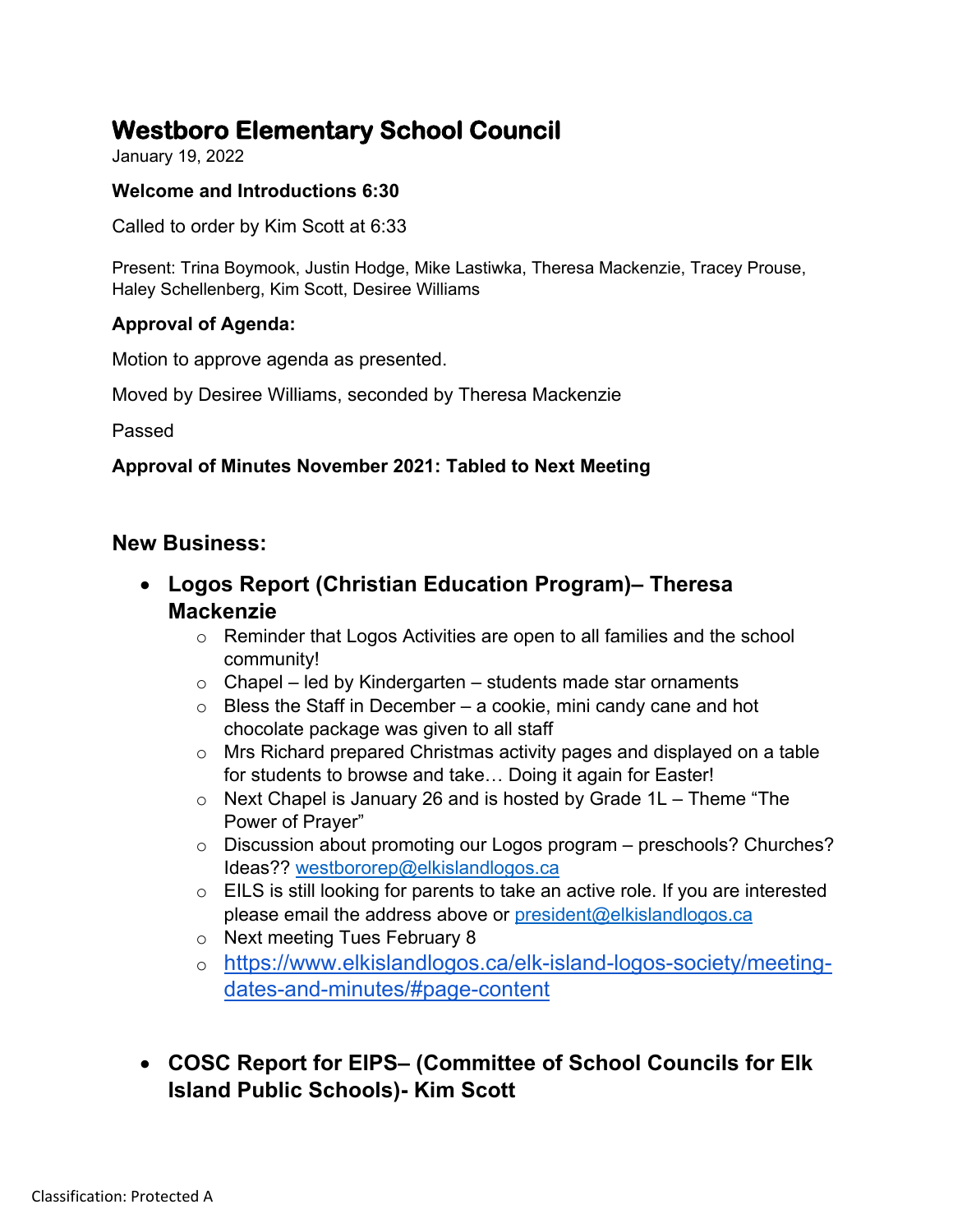- $\circ$  School Council Grant is \$500 for parent engagement per counsel– looking at pooling funds for a speaker.
- o Sherwood Heights school boundary cap discussed.
- o Annually Education Results Report 2020-21 discussed
	- **EIPS** is doing well
- o EIPS is doing well with respect to COVID

# • **Trustee Report Trina Boymook**

- o Discussed the new mandate and January 10 return to school
- o Met with the minister- clarification on COVID supports & expressed displeasure on loss of contact tracing
- $\circ$  Met with deputy minister of health N95 don't come in pediatric size and must be fitted for a medical setting – Masks that were provided are a medical grade mask that are a few percentage points below a N95
- o Dec 13 Minister has changed direction on K-6 New Curriculum only moving forward with 3 subject areas
	- Social studies going back to rewrite rewrite to come out in spring
	- Recommendation that math and language for  $K$  & 1
	- Open to staggered implementation
- o Re-registration and Registration starts February 1
- o Non designated school choices **MUST** be done in the month of February (no exemptions granted after that time)
- o Status Quo for Calendar for next year (2022/2023)
- $\circ$  In 2023 2024 Possible PD day/Fall Break for the next year
	- Other options (Add PD day every month -No Early dismissal 3 day fall break (plus weekend) for 5 days) OR (3 less instructional days and add 2 minutes per day) OR (Maintain instructional days, no Early dismissal and every 2<sup>nd</sup> month PD day

# • **No Teacher Report**

# • **Administration Report –Tracey & Mike**

- $\circ$  Thank You's Supporting the Staff Luncheon to Courtney for Xmas **Concert**
- o Panago Fundraiser Thursday January 27
- $\circ$  Covid discussion how we are coping  $\odot$
- $\circ$  School Fee Consult Survey coming out March proposal of fees
	- **Things like Field trips Pay up front? Or pay as you go?**
	- **Swimming lessons**
	- Noon hour supervision
		- Single student \$90 \* ECS \$45
		- Family \$250 \*\$5 increase per student??
- **Meeting Adjourned 8:05 p.m.**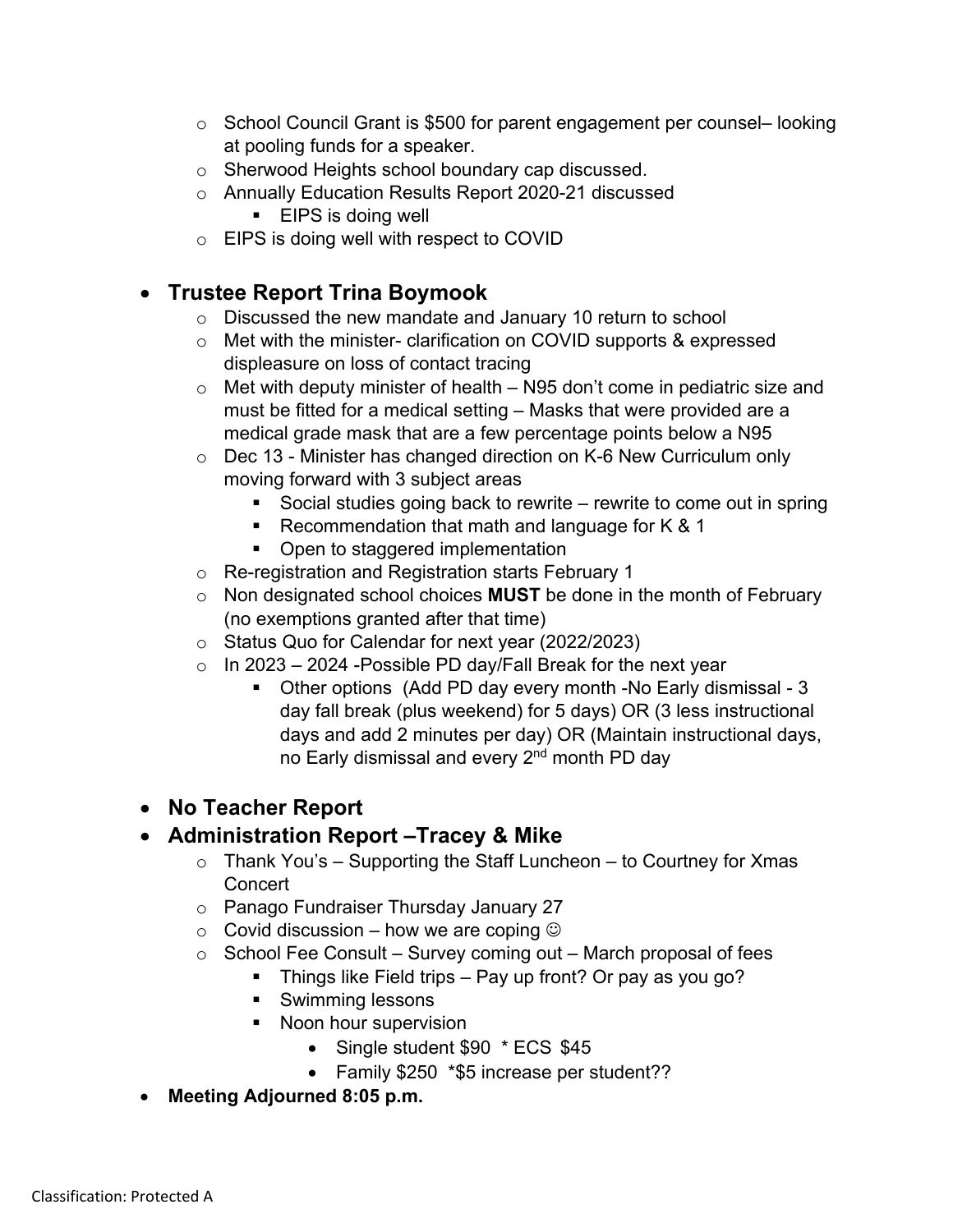## **Westboro Parents Group**

January 19, 2022

Present: Justin Hodge, Mike Lastiwka, Theresa Mackenzie, Tracey Prouse, Haley Schellenberg, Kim Scott, Desiree Williams

#### **Called to order 8:05 p.m.**

#### **Approval of Agenda:**

Motion to approve agenda as presented.

Moved by Desiree Williams Seconded by Haley Schellenberg

Passed

#### **Approval of Minutes November 2021:**

Moved by Theresa Mackenzie, seconded by Haley Schellenberg

Passed

#### **New Business**

- Treasurer Report Desiree Williams
	- o Current trust balance \$15,706.66
	- $\circ$  2021 \$8000 spent and \$4500 earned
	- o Biggest fundraiser Save On Foods Wye Road Receipts
	- o Spent money on pancake breakfast, artist in resident, year end wrap up.
	- o Pancake Breakfast Costs \$2400.07 Donations \$593.05
	- $\circ$  Tracey will undertake to put some thank yous to Sobey's Wye Rd for Christmas PJ support and to Save On Foods Wye Rd for our ongoing receipt fundraiser.
	- o Sobey's Baseline has a donation box (Second Harvest) and Westboro was the recipient in January – funds used for and to Restock the Snack cupboard in the office and Grade 1's got oranges.
- Motion:
	- $\circ$  Motion to utilize up to \$3000 for the Library Cart for the School Moved Desiree Williams Seconded Haley Schellenberg – Carried
		- **Desiree to follow up with Librarian Shelly White**
- Fundraisers
	- $\circ$  Stawnichy's Mundare Sausage- Plan to send out around spring break  $$ turn around to deliver for Easter?
	- o Little Caesars Set to sell for February, Delivery for Spring Break
	- o Ongoing Save On Foods Receipts, Cobs Bread, Mabel's Labels